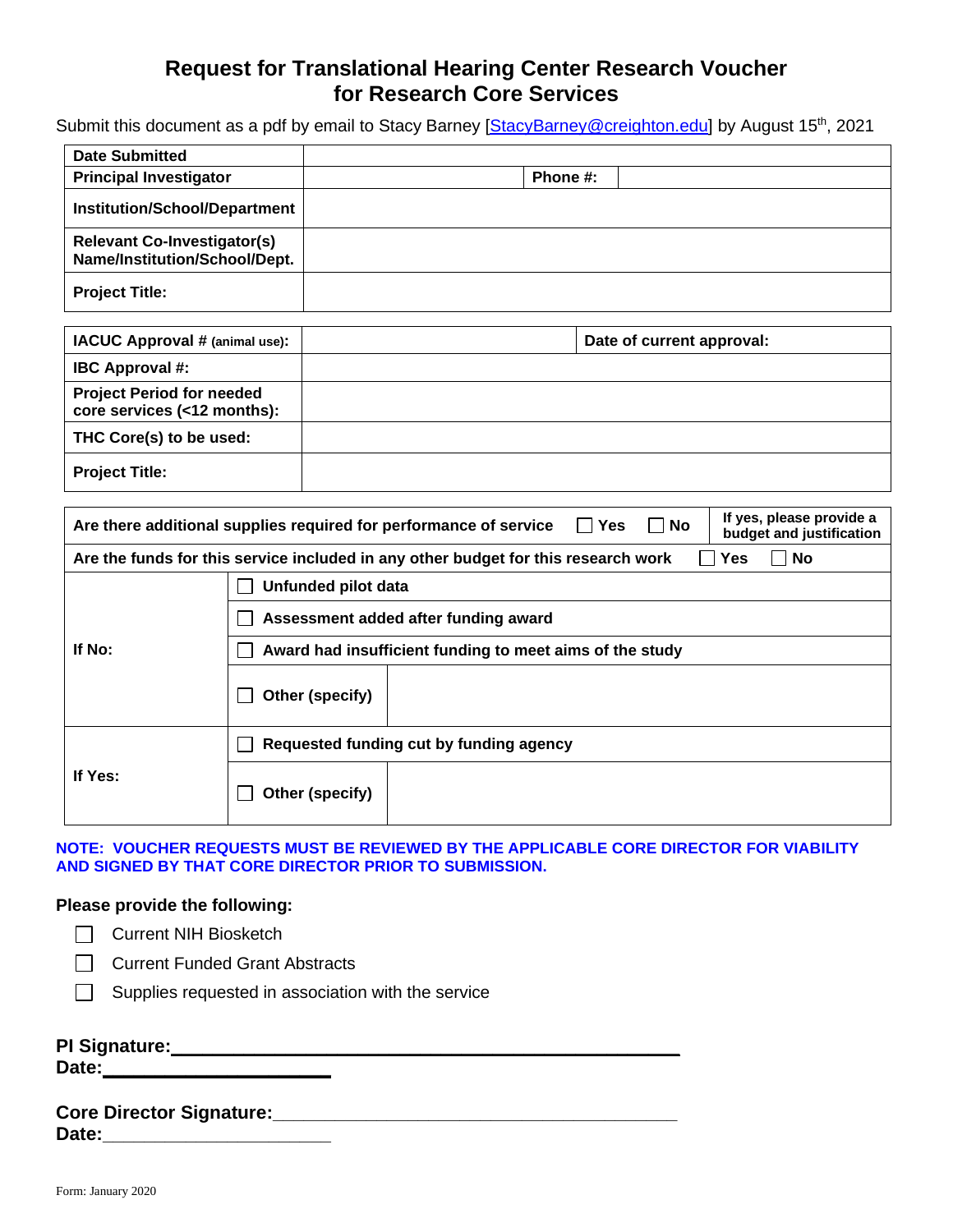### **Budget Details**

Complete the information for the Core services you are proposing to utilize for your study. If the Core sent documentation to you regarding pricing, please submit it with your application.

| <b>Core Service</b> | # of Services | <b>Billing Rate(\$)</b> | <b>Total Funding (\$)</b> |
|---------------------|---------------|-------------------------|---------------------------|
|                     |               |                         |                           |
|                     |               |                         |                           |
|                     |               |                         |                           |
|                     |               |                         |                           |
|                     |               |                         |                           |
|                     |               |                         |                           |
|                     |               |                         |                           |
|                     |               |                         |                           |
|                     |               |                         |                           |

| <b>Core-associated Supplies</b> | # of Units | Cost/Unit (\$)            | Total Cost (\$)                     |
|---------------------------------|------------|---------------------------|-------------------------------------|
|                                 |            |                           |                                     |
|                                 |            |                           |                                     |
|                                 |            |                           |                                     |
|                                 |            |                           |                                     |
|                                 |            | $(Matta)$ area of $(FOM)$ | $T_{\text{shell}}$ Desirest, $\phi$ |

(*Not to exceed \$5,000*) **Total Request: \$** \_\_\_\_\_\_\_\_

**Budget Justification:**